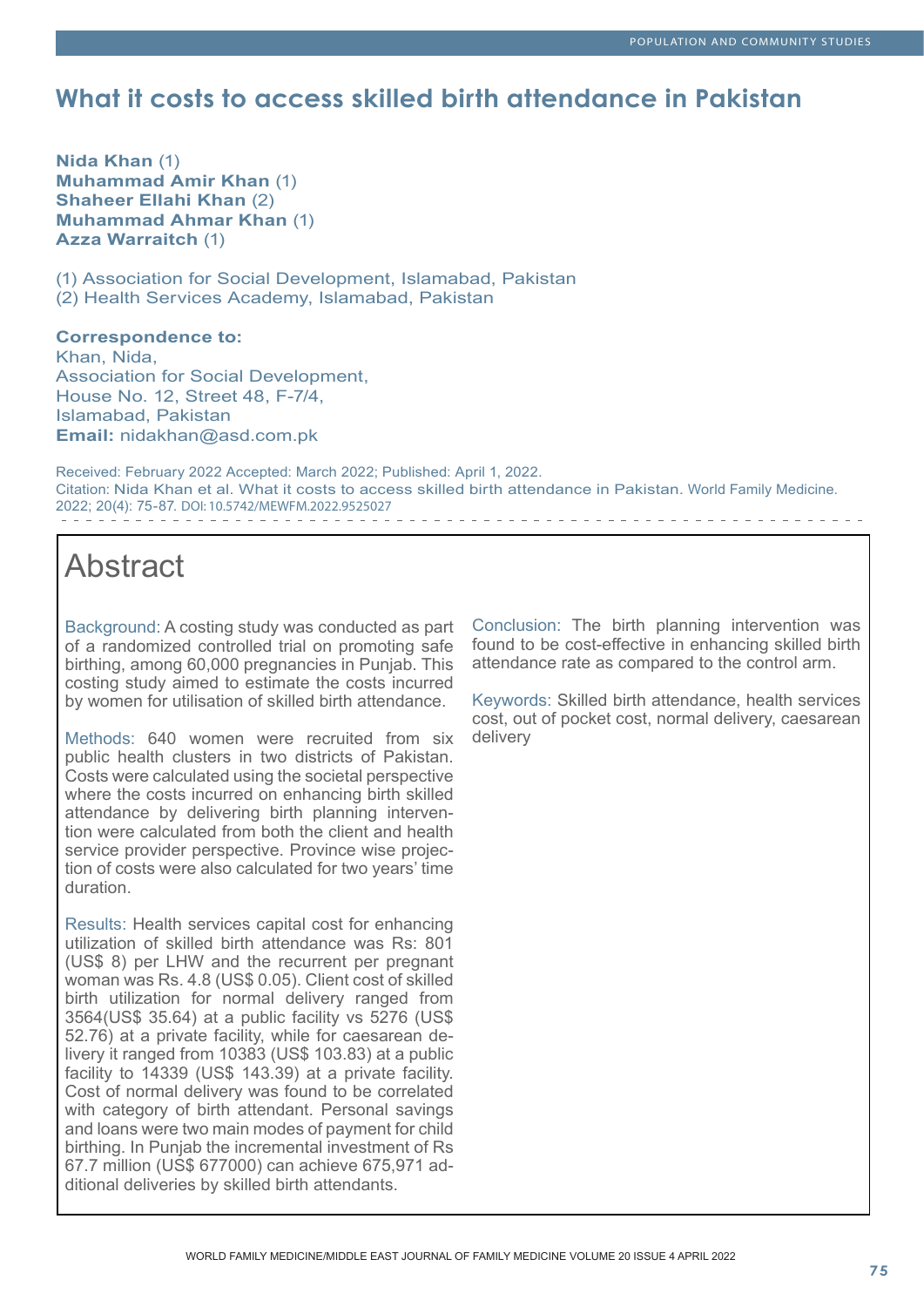#### **Background**

Pakistan has the highest maternal mortality ratio and the third highest rate of neonatal mortality in South Asia(1, 2). The rate of neonatal and maternal mortality in Pakistan is drastic even when compared to its neighbouring countries like Bangladesh(3). Analysis of birthing practices in Pakistan show that only 65% of women seek any antenatal care and around 48% of deliveries occur under sub-optimal conditions without any assistance from skilled birth attendants resulting in a skilled birth attendance rate of 52.1%(4). The priority according to millennium development goals was to enhance the use of skilled birth attendance to more than 90% by year 2015(5) as increased use of skilled birth attendance has been proven to be effective in reducing the maternal and neonatal mortality rate(6). The components of an enhanced skilled birth attendance include: availability, access, perceived quality, and effective cost of skilled birth attendance(7). A key known determinant in use of skilled birth attendance, especially in low and middle income countries is the affordability of antenatal care and skilled birth attendance, as evidence from African and south Asian studies indicate delivery and antenatal care costs are high for households belonging to low-socioeconomic status(8, 9). High costs associated with skilled birth attendance could impede the utilization rate of skilled birth attendants in rural areas of Pakistan which could contribute to the increased rate of neonatal and maternal mortality. Findings from an onground situation review in Pakistan (unpublished data) revealed that lack of a birth plan with antenatal care provider before delivery could contribute to the high costs of skilled birth attendance as skilled birth attendants tend to charge more for patients who walk in at time of delivery. To enhance utilization of skilled birth attendance, we implemented a structured birth planning intervention to provide guidance to mothers to improve their birth planning practices that could result in enhanced utilization of skilled birth attendance.

#### **Making birthing safe for Pakistan women**

Making birthing safe for Pakistani women was a cluster randomized controlled trial (10) conducted to evaluate the effectiveness of a structured birth planning intervention in reducing the neonatal and maternal mortality rate by enhancing skilled birth attendance rate in three districts of Pakistan i.e. Jhang, Khanewal and Chiniot. The intervention proved to be effective in enhancing the rate of skilled birth attendance from 51% in control arm to 63% in intervention arm (p<0.01), without any significant impact on neonatal or maternal mortality rate (unpublished data).

Economic evaluation as a part of randomized trials is the recommended best practice(11). This costing study was conducted as an extension of the cluster randomized controlled trial of 'making birthing safe' to estimate the costs incurred after implementation of structured birth planning intervention to avail skilled birth attendance using societal perspective.

The research objectives were:

• To estimate costs to avail skilled birth attendance from a societal perspective

• To estimate projected budget required for health service sector to enhance skilled birth attendance utilization in Punjab province of Pakistan

#### **Methods**

This costing study was embedded within the parallel, threearm, cluster-randomised controlled trial to evaluate the effectiveness of two intervention arms; a) structured birth planning intervention arm and b) structured birth planning intervention combined with travel mobilization strategies, in reducing neonatal mortality rate by increasing skilled birth attendance as compared to treatment as usual. Cluster units were defined as a sub-district (tehsil) hospital or a rural health centre (RHC) along with their respective catchment areas. The costing study was designed to analyse cost using the societal perspective(12). The client cost for skilled birth attendance utilization was estimated by calculating the out of pocket costs for women and their households and healthcare cost by calculating the intervention implementation cost to enhance skilled birth attendance (details are given in data collection section). The study was conducted in 2014, therefore the exchange rate used for PKR to USD is of 2014. No discounting method was used as the time horizon was less than one year.

#### **Health services and social context of the study setting**

Punjab is a province with a population of around 27 million(13). The provincial health sector is responsible for planning, financing and delivering the health care. The public infrastructure for delivering health care (including Maternal and Child Health Program) at district level, mainly includes: district and tehsil level hospitals; rural health centres; and four to six basic health units around each rural health centre. At these facilities the main qualified skilled birth attendants are: doctors and Lady Health Visitors "LHVs". The LHVs are health facility staff with formal training in maternal and child health care, including antenatal care, safe birthing and post-natal care of mothers and children. The qualified community-based female health workers, linked to these health facilities, mainly include: Lady Health Workers "LHWs" – with focus on mother and child health promotion through bridging their linkage with the facilities and services; and relatively recently introduced (through Maternal and Child Health Program) community midwives – with the prime focus on delivery of safe birthing services. At the community level, the birthing services are also being provided by a range of unskilled birth attendants (semi-qualified and unqualified). In each district, the birthing services (including Emergency Obstetric and Neonatal Care "EmONC") are also being provided by private health facilities that vary widely in quality and cost of care. Within communities LHWs serve about 1,000 women, and as part of their routine duties they are responsible for identifying and registering all new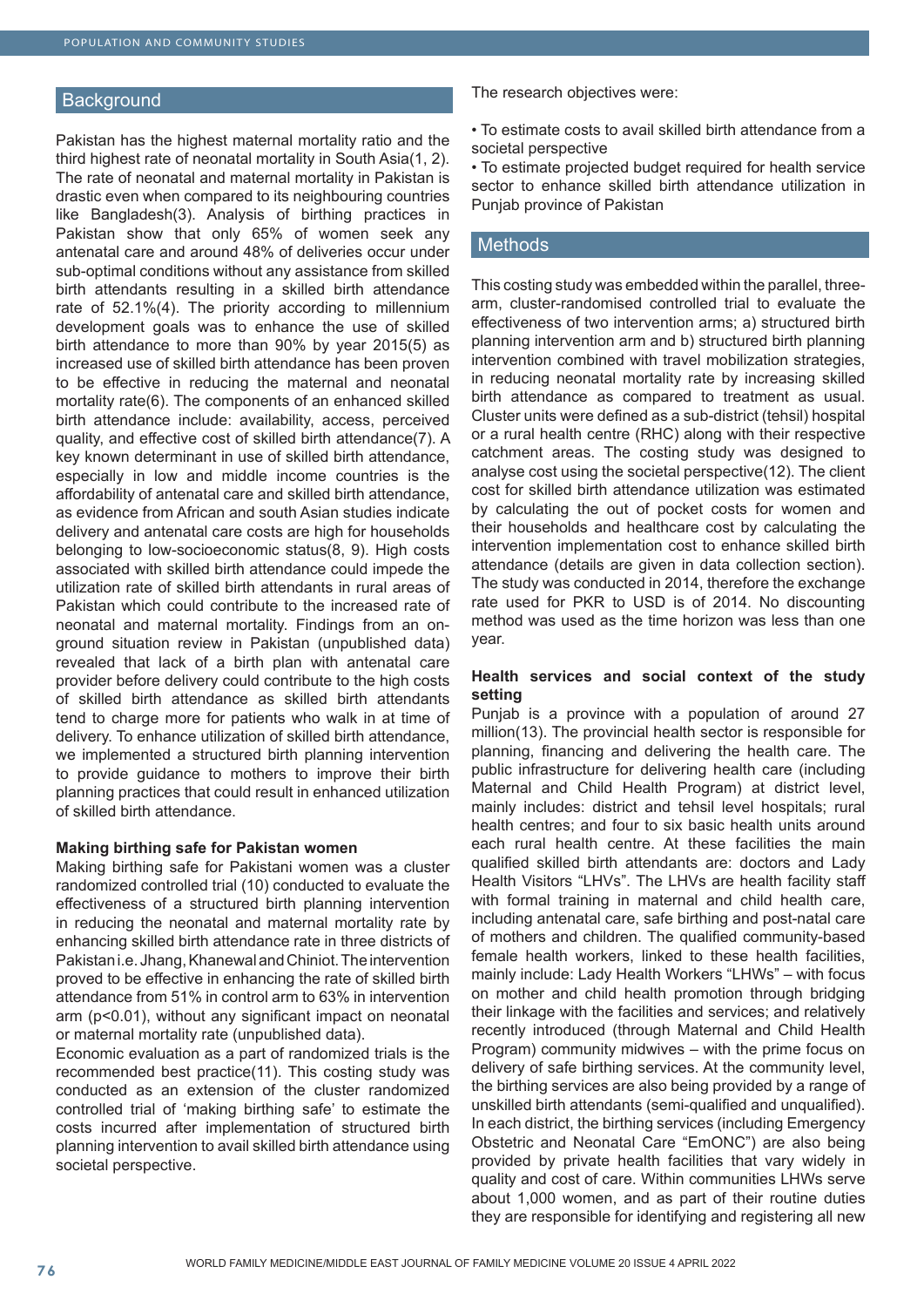pregnancies, as well as providing basic antenatal care to registered pregnancies, encouraging women to attend skilled antenatal examinations at their nearest health facility, promoting skilled birth attendance, preparing women and families for possible birth complications, and reporting registered pregnancies and their eventual outcomes on a monthly basis. In their work they are supervised and monitored by a lady health supervisor, employed by the MNCH Programme, as well as by a lady health visitor, who resupplies them with medications and equipment and provides technical support.

#### **Interventions**

We compared two interventions, delivered by LHWs, to the existing LHW-led care of pregnant women which includes structured birth planning plus a voucher allowing free travel to an EmONC facility (SBP and travel voucher), and structured birth planning alone (SBP alone).

Prior to the implementation of the intervention all lady health visitors, lady health supervisors and LHWs in the 21 recruited clusters were enlisted. Then, with the support of the district offices, the enlisted lady healthy visitors and lady health supervisors were trained by research staff on a specially designed set of care reporting and monitoring activities to support the implementation and running of the intervention and the data collection. Then, with the support of the respective sub-district hospital/ RHC staff, the enlisted lady health visitors in the 14 intervention clusters were trained by research staff on a specially designed programme to deliver the intervention components, including conducting structured birth planning, and mapping skilled birth attendants, transport service providers and potential suitable EmONC facilities within their cluster catchment areas. Once trained the lady health visitors then trained the LHWs within the intervention clusters on these activities during the LHWs routine monthly meetings.

LHWs in the intervention arms then mapped all the skilled birth attendants (including public and private midwives and doctors), suitable EmONC facilities (providing basic or comprehensive EmONC) and potential travel providers (to EmONC facilities) in their catchment populations. Research staff support the lady health visitors and lady health supervisors then check their data for completeness and correctness, and created directories of the mapped services that were then used by LHWs in the intervention arms during structured birth planning sessions.

The structured birth planning intervention was motivated by the relatively low use of available skilled birth attendants and suitable health facilities, as well as concerns around how well and frequently women and family members recognise danger of signs of birth complications and act appropriately (i.e. access EmONC). We therefore aimed to increase informed access to and use of safe birthing services (and EmONC where necessary) for women via this intervention. Structured birth planning therefore included structured birth-preparedness and complication-

readiness counselling, which were provided to consenting women in both intervention arms by LHWs during their routine visits, following the registration of a pregnancy. During a structured birth planning session in a clients' home, LHWs used the directory to help clients select a skilled birth attendant from those available locally, as well as a place of delivery, which was chosen based on careful consideration of the options available (including the ability to access EmONC if needed), with input from family members planning to be present during the delivery, and following communication with their selected skilled birth provider.

They also provided pregnant women and their family members with information on a range of pregnancy and birth related issues focused on birth-preparedness and complication-readiness. A specially designed illustrated education tool (flipchart) was developed to help LHWs simply and effectively deliver this counselling information. Counselling on birth-preparedness covered the following areas: 1) paying for services (e.g. through savings, a personal loan or selling a disposable asset), 2) making a safe delivery kit (a list of consumables required, and arranged in-advance, for hygienic delivery), and 3) predelivery communication with the selected birth attendant to discuss and agree on important service details including how they can communicate, the cost and payment method. Counselling on complication-readiness covered the following areas: 1) recognising the danger signs of birth complications, indicating the need for EmONC services, 2) pre-identifying a MNCH Programme endorsed facility offering comprehensive EmONC services, and 3) arranging, in-advance, transport to the chosen EmONC facility, including selecting a transport service provider with a known type of transport, and contacting them in advance, directly or via mobile phone, to discuss their availability, how they can communicate, the cost and payment method. In addition to this intervention-specific information, the LHWs also provided pregnant women with a range of routinely provided information on antenatal care (relating to diet, rest, hygiene and use of iron tablets) and postnatal care (relating to breastfeeding, diet and family planning).

At the end of a counselling session LHWs then gave pregnant women a specially designed information leaflet containing the same set of key messages as covered during the counselling, including pictures illustrating pregnancy-complication danger signs. We intended this leaflet to act as a reference guide for women to use during their antenatal period. LHWs also recorded information about the birth-preparedness and complication-readiness decisions made by pregnant woman and their families in a birth plan form for the trial. Then in the SBP and travel voucher arm, in addition to the structured birth planning, LHWs also gave pregnant women an EmONC travel voucher. This allowed them to get a cash reimbursement of eight US dollars (equivalent to 800 Pakistani Rupees) for transport costs if they accessed EmONC services from a MNCH Programme endorsed comprehensive EmONC facility (in practice, a district hospital). We therefore hoped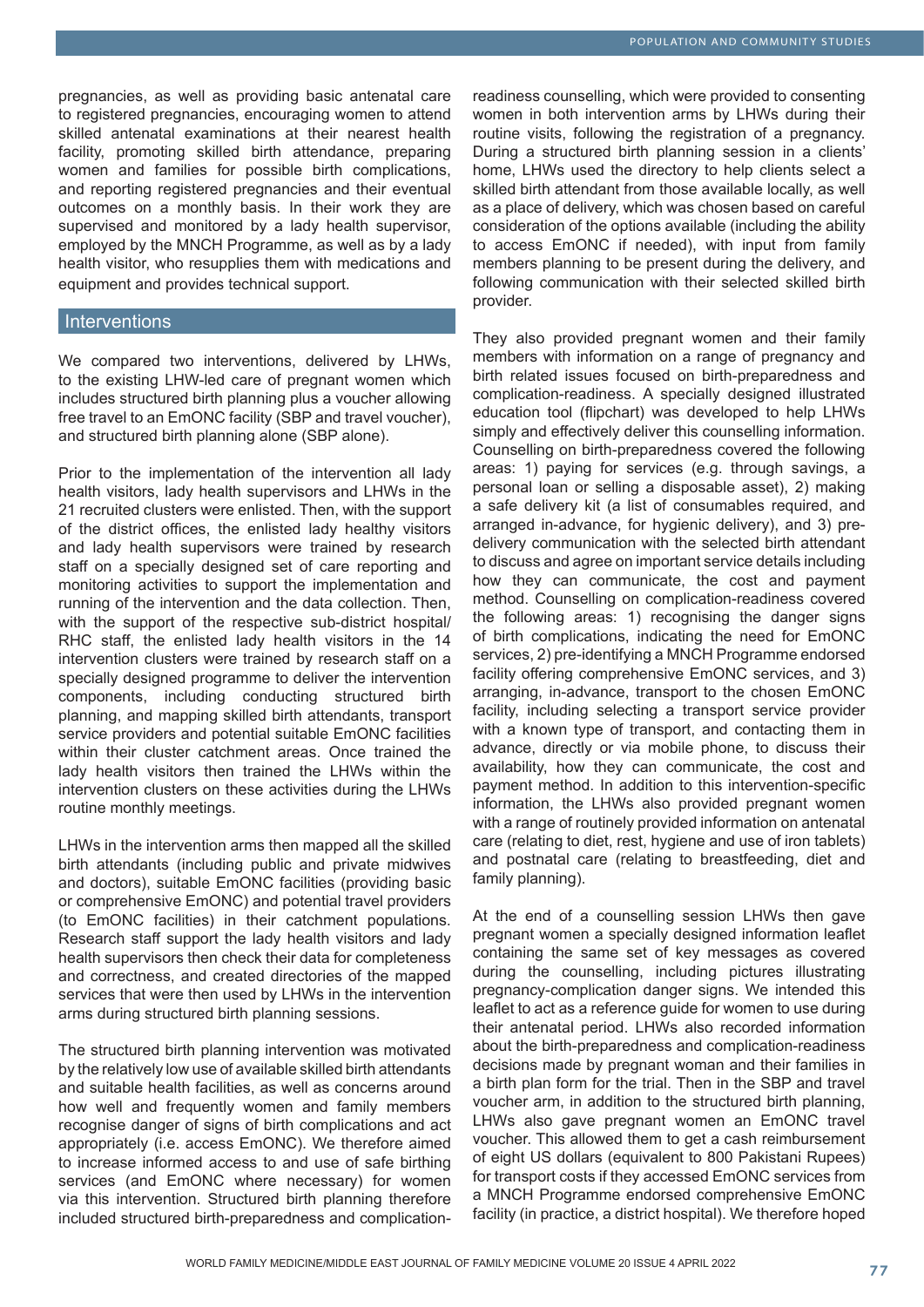this would encourage women and family members to seek EmONC when needed without hesitation due to concerns over transportation costs.

In the control arm, LHWs continued to give health education to pregnant women following their existing routine practices. This may have included information related to birth-preparedness and complication-readiness, but this would not have been provided in a structured way as CHWs were trained to do in the intervention arm, and CHWs in the control arm had no access to any of the materials developed for the structured birth planning component of the intervention (i.e. the directory, flipchart and information leaflet). Therefore, any such information would have been provided ad-hoc at the CHW's discretion and mixed with the other routine antenatal and postnatal care information provided. More generally, in the control arm the CHWs, through their routine practice, focused on telling women and their family members on what to do, but not the specifics of how to do it. There were no modifications to the intervention during the trial.

#### Research participants

The trial consisted of 21 clusters in total. For the costing study; through purposive random sampling technique, six cluster facilities randomized to 3 trial arms on 1:1:1 allocation ratio were selected to equally represent urban and rural clusters.

Participants for the costing study were recruited from five sampling strata including; 1) women with normal delivery by doctors, 2) women with normal delivery by lady health visitors, 3) women with normal delivery by community midwives, 4) women with normal delivery by unskilled birth attendants; and 5) women with reported caesarean delivery by doctors. A sample of twenty women in each of the five groups, in each selected cluster, with an anticipated five percent non-response rate, yielded a total sample size requirement of a minimum 630 women for the costing survey. Participants were randomly recruited in the costing study using the trial database for each of the six selected clusters. Randomization sequence for random allocation of participants from the trial database was generated using SPSS.

#### **Power calculations**

Sample size was calculated, assuming a mean cost of 10,868 (+ 2000) (US\$ 108.68 + 20) of caesarean delivery and a mean cost of 2688 (+ 2000) (US\$ 26.88 + 20) for normal delivery (14) taking a ratio of 1:1 for caesarean delivery: normal delivery, five percent level of significance, power 90%, a sample size of 65 was required in one group, thus making a total sample size of 130.

Doing a post hoc power analysis, taking a mean cost of 13184 (+ 6482) (US\$ 131.84 + 64.82) of caesarean delivery and a mean cost of 4002 (+ 2558) (US\$ 40 + 25.58) for normal delivery, taking a ratio of 3.7:1 for normal delivery: caesarean delivery, five percent level of significance, a sample size of 503 for normal delivery and

137 for caesarean delivery, achieved a power of more than 95%.

#### **Data collection**

#### *Data collection for calculating client cost*

A standard questionnaire was developed for collecting data on client costs from women on different categories of health service utilization for skilled birth attendance. Costing data was collected from women and their households on out-of-pocket expenses incurred on service cost and travel costs, costs incurred on meals, materials, medicines and tests during the course of seeking antenatal care and skilled birth attendance at public or private healthcare centres, for normal delivery, caesarean delivery and emergency obstetric neonatal care (EmONC) event. Data was collected by external evaluators blind to the allocation status of research participants. Data was collected within two months of delivery date of mothers, using self-report method. The collected data was checked for completeness and correctness by the field staff as well as the supervising economist. Data entry was done in SPSS software and 10% of the entries were then manually checked for possible data entry errors. The analysis was also done using the Statistical Package for Social Sciences software, using a 95% confidence interval.

#### *Data collection for calculating health services cost*

Health services costs were calculated by estimating the costs associated with implementation of structured birth planning intervention to enhance skilled birth utilization. The project financial data was used as source data to estimate the cost for the structured birth planning and structured birth planning combined with travel mobilization. We included both the capital costs and the recurrent costs for implementing the intervention. The capital cost estimation covered mainly the: a) costs incurred on producing the directories of skilled birth providers available in the area and available transport service providers, and counselling tools; and b) cost of training the lady health workers, lady health supervisors and lady health visitors for their respective role in the intervention. For the cost estimation purposes, the capital costs once incurred were assumed to be valid for two years i.e. every two years programme might need to update the Directories and arrange refresher training of staff. Recurrent costs included the printing cost of birth plan forms and client communication brochures for each client in the trial.

#### **Data Analysis**

Descriptive analyses were used to calculate mean and standard deviations for cost estimates for different types of costs for normal and caesarean delivery and antenatal care at public and private hospitals across three arms. Independent sample t-test and analyses of variance (ANOVA) tests were used to compare mean difference across arms and groups using a 95% confidence interval and a p-value (two-tailed) <0.05. Analyses were performed using SPSS version 21.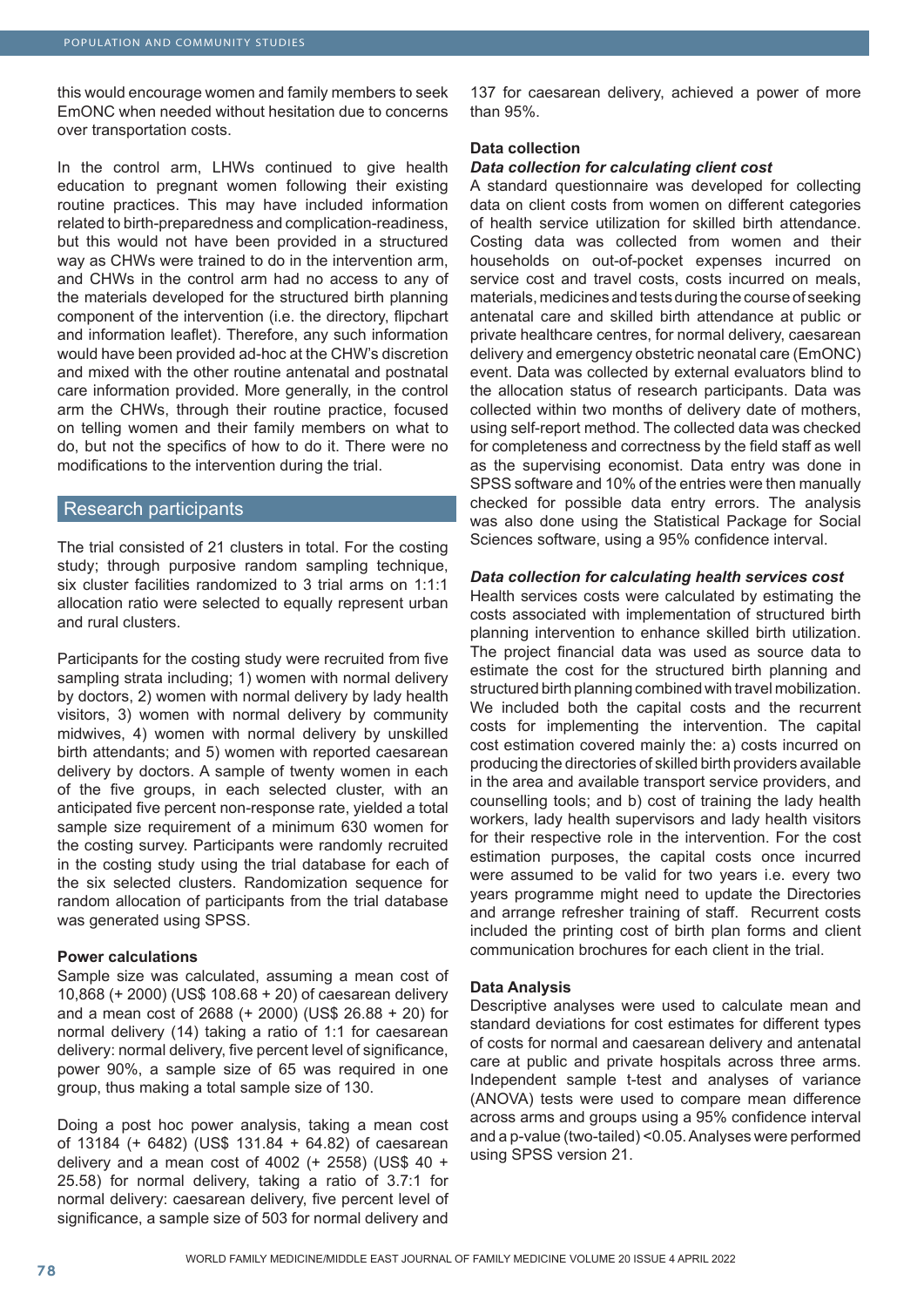Client costs were analysed for skilled birth attendance utilization by calculating the out-of-pocket costs incurred by women and their households.

Data was analysed to estimate cost of normal delivery for different types of skilled birth attendants (Doctors, LHVS, CMWs) and unskilled birth attendants and different places of birth by calculating the mean out of pocket cost for mothers. Mean out of pocket cost was calculated by combining service fee of the birth attendant, expenses incurred on birth materials or supplies, and travel cost to and from the place of birth, using 95% confidence interval and 5% significance level. Cost of service fee of the birth attendant and materials was provided by mothers in figures while travel cost was calculated differently for public and private transport. Public travel cost was calculated for the round trip to the birth attendant by combining the round-trip fare of mother and their accompanying person/ s. Private travel cost was divided into two categories of travel by car or bike. Estimated travel cost per km for car and bike was used from our previous projects in similar settings. Private travel cost was calculated just for the respondent and not the accompanying person. In cases where the participants travelled on foot or by bicycle, the cost of travel was recorded as zero. Travel costs for delivery at client's home was calculated for the travel cost incurred by the birth attendant while traveling to the client's home. Mean out of pocket cost of caesarean delivery was calculated for public and private health facility by combining the service fee, meals and travel cost. Service fee included doctor's fee for delivery, hospital charges for the room, and payment of supplies and medicines for the entire duration of stay at hospital. Costs for meals were calculated for the pregnant woman and all accompanying persons to hospital, for the entire duration of stay at hospital. Travel costs were calculated for both public and private travel using the above-mentioned method.

Mean out of pocket costs for both normal and caesarean delivery were compared across the three arms by combining the service fee, meals and travel fee. Mean difference in total out of pocket costs across three arms using 95% CI and 5% significance value was calculated to explore how structured birth planning affected the cost of delivery.

Cost of antenatal care at a public or private health facility, as part of structured birth planning intervention was evaluated by combining the mean care of costs including the cost of clinical examination (i.e. consultation fee), medicines, tests and any other cost incurred to avail health services at the facility with the travel cost. Travel cost was calculated using the above-mentioned methodology. Average costs for all visits to the health facility were calculated.

Different types of financing methods used to pay for normal and caesarean delivery were analysed based on the occupation of participant's husband to analyse the financial implications of type of delivery on different types of households.

Healthcare costs were calculated by combining both the capital and recurrent costs of intervention implementation for two years. Capital costs were calculated by combining the costs incurred on developing directories of skilled birth attendants, emergency services, and transport service providers in the area, cost of intervention materials, and the cost incurred on training of LHWs to deliver birth planning intervention to women. Recurrent costs were calculated by adding the costs incurred on developing birth plan forms and client communication brochures used to deliver intervention sessions to each participating woman in the intervention. Both capital and recurrent costs were calculated per LHWs and per birth.

Based on costing study findings, quick projection of costs for health services and clients for province wide possible scaling of the structured birth planning intervention are described. The projections are based on the following assumptions: the current level of programme inputs are not reduced in the next two years; the capital investment of cost (mainly for provider Directories and staff training) once made will remain relevant for at least the next two years; total number of pregnancies in Punjab in two years period: 6,089,826 (assumed current population: 98.22 million; CBR: 3.1); net increase of 11.1% in the uptake of skilled birth attendance (as achieved in the trial i.e. intervention arms: 75.1%; control: 64%) can be replicated in a scaled-up programme; net additional projected number of skilled birth attendance in two years: 675,971.

In addition to the assumptions for health services cost projects, the client cost projections are based on the following assumptions: the pattern of enhanced attendance across various types of skilled birth attendants will remain the same as in the trial (i.e. overall 11.1% increase, with a clear shift in favour of mid-level skilled birth attendants); average cost per delivery differentials across various types of skilled birth attendants will remain the same as in the trial; if intervention is not implemented, the level and pattern of skilled birth attendance and the average cost per delivery across various types of attendants will remain the same as in the control arm.

#### **Ethical Considerations**

Approvals were obtained from the Institutional Review Board of National Bioethics Committee (NBC Ref No.4- 87/10NBC-39/RDC/487). Pakistan. Written informed consent from the in-charge of public health care centres was obtained prior to randomisation of the clusters. Written informed consent was obtained from participating pregnant women before their enrolment in the study.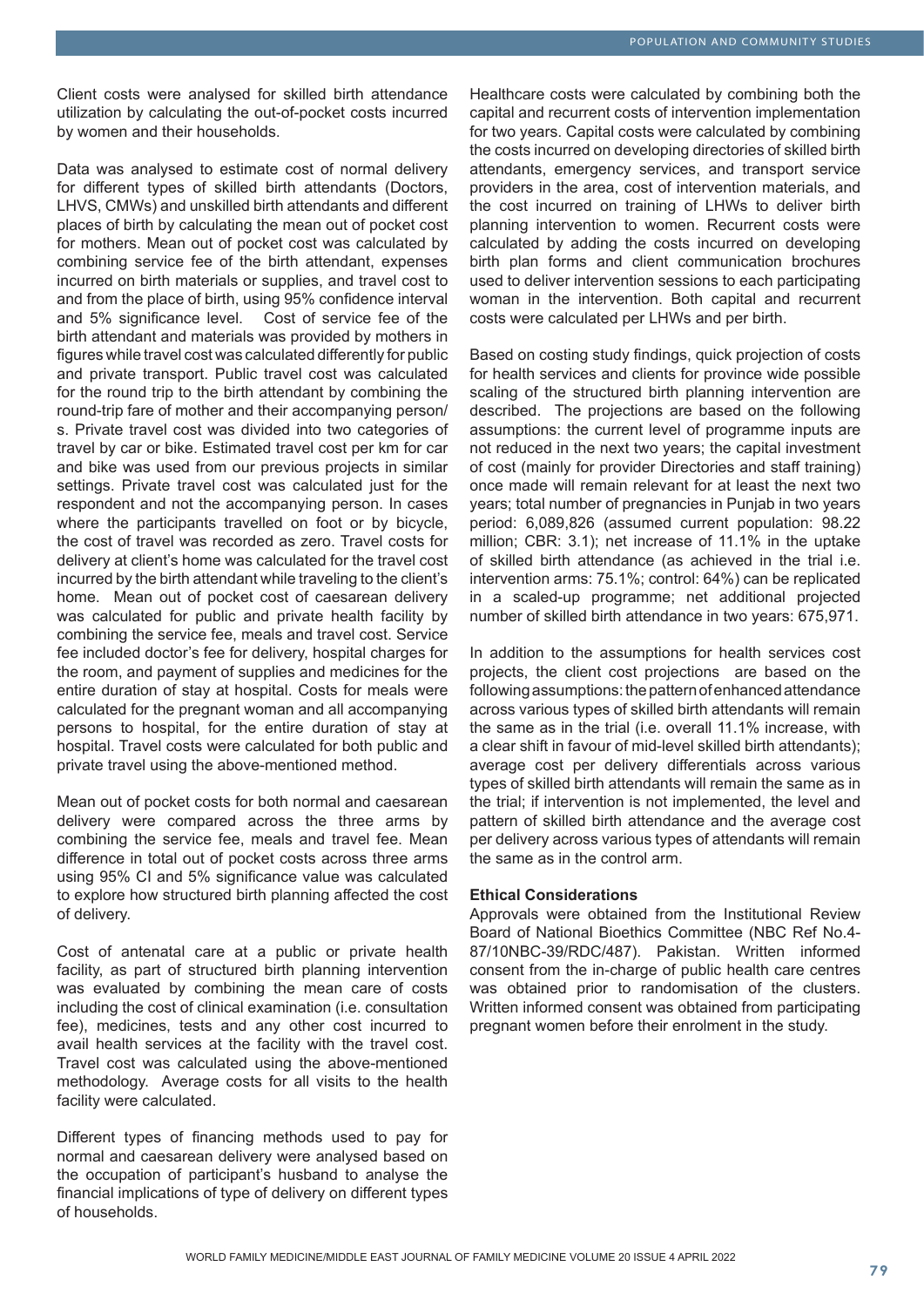#### **Results**

The basic characteristics of women i.e. age, education and mode of delivery (i.e. normal vs caesarean delivery) were similar across all arms. However, the use of public health facilities for antenatal visits as well as caesarean delivery was seen to have increased in intervention arms as compared to control arm (See Table 1).

Client costs for utilizing skilled birth attendance as part of structured birth planning intervention are presented for both normal and caesarean delivery, delivery and antenatal care costs at public and private health care services, differences across arms, and financial implications of different types of deliveries. Results for healthcare costs are provided for in terms of the capital and recurrent costs of intervention implementation per woman. Projected cost implications of possible province-wide scaling-up of the 'structured birth planning' intervention to enhance skilled birth planning are also presented.

#### **Client Costs**

#### *Cost of normal delivery by the type of birth attendant and place of birt***h**

The mean difference for out-of-pocket cost incurred by women undergoing normal delivery by using skilled (including doctors, LHV and Community midwives) and unskilled birth attendants was found to be significant ((Rs 1633 US\$ 16.33), 95% CI: 1232 – 2033, p=0.001) (Table 2). The service fee accounted for at least 75% of the total out of pocket expenses (95% for doctor and 85% for LHV). The reported mean travel and material costs for normal delivery were found relatively alike across birth attendant types ranging: Rs: 375 – 475 (US\$ 3.75-4.75) and Rs: 1,000 - 1,175 (US\$ 10-11.75) respectively.

The mean difference between the out-of-pocket cost paid at private hospital as compared to public hospital was found to be significant (1711 {US\$ 17}, 95% CI: 1108 – 2315, p=0.001) (Table 2)

The reported mean travel costs for normal delivery at private clinics and/or place of lady health visitor/ community midwife were found slightly higher (statistically insignificant) as compared to deliveries conducted at public health facility and home respectively. The reported cost of materials was found alike for all places of delivery.

#### *Caesarean delivery costs by the place of delivery*

The reported mean for total out of pocket cost of caesarean delivery at private clinics was found to be about 35% - 40% more as compared to deliveries conducted at public health facilities (Table 3). The mean difference between average total out of pocket cost at private hospital compared to public hospital was found to be significant (3829 {US\$ 38}), CI: 1309 - 6348).

Service-fees were higher at private clinic (Rs. 13,229 {US\$ 132}) as compared to public health facility (Rs. 9020 {US\$ 90}), with a significant mean difference (4281 {US\$ 43}, CI:1941-6620); whereas the reported EmONC travel cost was found to be 70% higher for public facilities (Rs.1126

{US\$ 11}) as compared to the private clinics (Rs. 652 {US\$ 6.5}), with a significant mean difference (457 {US\$ 5}, CI: 110-804). However, the reported cost of meals was found relatively alike for the two place-of-caesarean options.

*Costs of antenatal care by the place of antenatal visit* Mean total out of pocket cost of antenatal visits was high in both public and private health centres (i.e. Rs: 1416 {US\$ 14} and 1527 {US\$ 15} respectively). This average cost of an antenatal visit is about 15% of the minimal monthly wage in the country (Table 4). However, the mean difference between cost at public and private health facilities was found to be insignificant (107 {US\$ 1}, CI: -364-150).

#### *Total out of pocket costs for normal and caesarean delivery across arms*

Mean total out of pocket cost (including service-fee, drugs/materials, tests, other service costs and travel for normal delivery) was less in intervention arms exposed to structured birth planning intervention as compared to control arm (Table 5). The mean difference between average total out of pocket costs for normal delivery in the two intervention arms as compared to the control arm was found significant (1030 {US\$ 10}, CI: 553-1506). However, the difference between total out of pocket cost of caesarean delivery between intervention arms and control arm was found to be insignificant (1000 {US\$ 10}, CI: -1194-3194).

#### *Financing of normal delivery and caesarean delivery by husband occupation*

The majority of clients across all occupational groups used savings and loans as two main sources of financing the normal delivery as well as the caesarean delivery (Table 6). The breakdown of the reported mode of financing shows that saving was the main source of financing for businessmen and white-collar employees (i.e. 70% and 68% respectively); whereas about a quarter or more of them reported taking a loan to finance the normal delivery. Around 50% of the daily wagers (skilled: 49%; unskilled: 51%) reported to have taken some loan for financing the normal delivery. About 40% of blue-collar employees were found to have used loan (i.e. more frequent than businessman/white collar and less than daily wagers). In farmers, in addition to saving and loan (47%; 36% respectively), about 14% also reported to have sold an asset (generally a goat) for financing the delivery.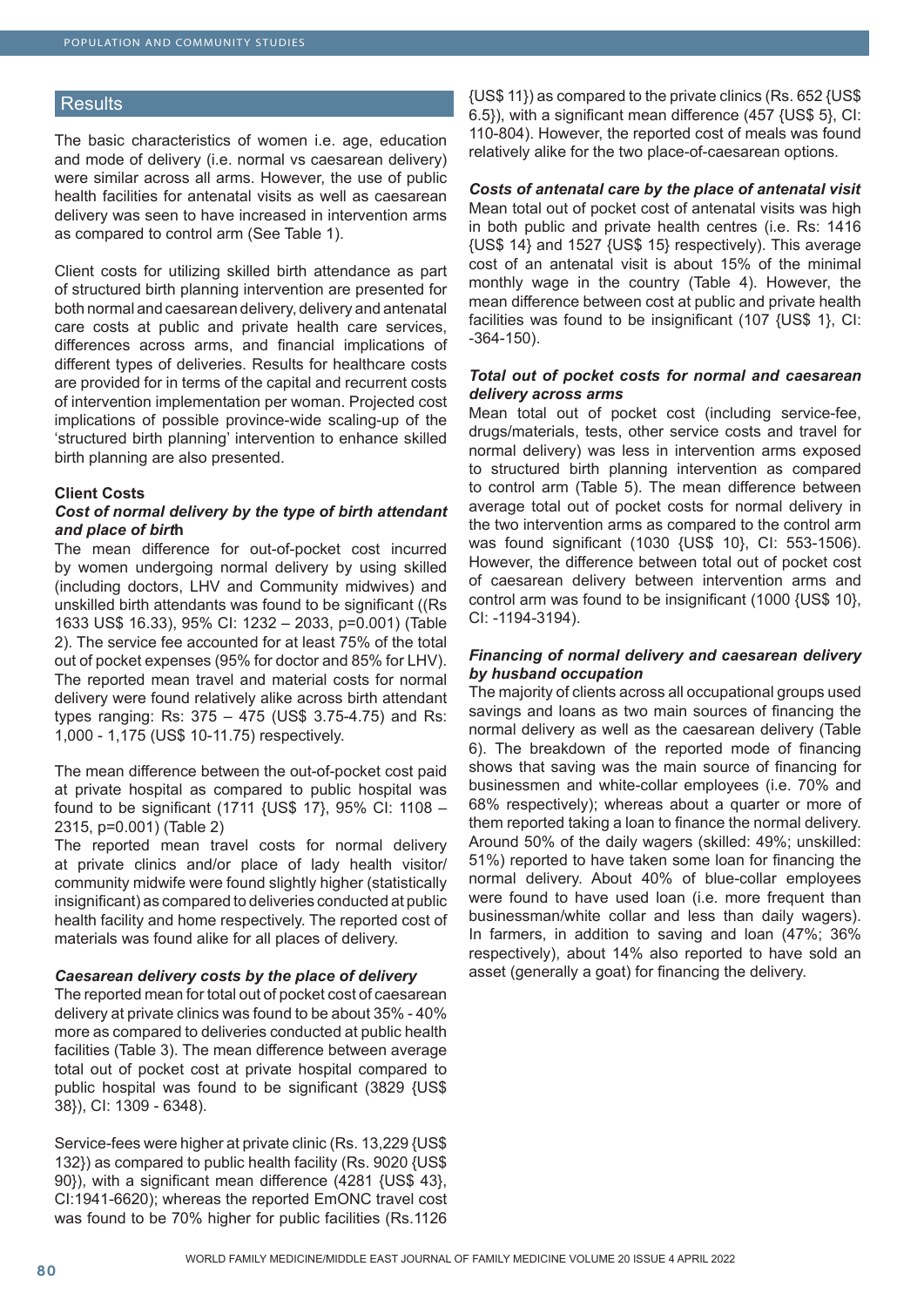# **Table 1: Demographics**

|                                      | Control    | Birth plan +   | Birth plan only |
|--------------------------------------|------------|----------------|-----------------|
|                                      |            | travel support |                 |
| n (%)                                | 213 (33.4) | 222 (34.6)     | 205 (32)        |
| Average number of years of schooling | 2.3(1.37)  | 1.9 (1.22)     | 2.15(1.36)      |
| (S.D)                                |            |                |                 |
| Average number of antenatal visits   | 2.69(1.95) | 3.27(1.5)      | 2.75(1.82)      |
| (S.D)                                |            |                |                 |
| Mode of delivery:                    |            |                |                 |
| Normal delivery (%) (n=503)          | 163 (76.5) | 173 (77.9)     | 167 (81.5)      |
| C-section delivery (%) (n=137)       | 50 (23.5)  | 49 (22.1)      | 38 (18.5)       |
| Birthplace for normal delivery:      |            |                |                 |
| Health facility (%) (n=153)          | 62 (38.2)  | 49 (28.3)      | 42 (25.1)       |
| Private clinic (%) (n=139)           | 44 (27.2)  | 56 (32.4)      | 39 (23.4)       |
| SBA informal setup (%) (n=45)        | 10(6.2)    | 7(4)           | 28 (13.7)       |
| Home setting (%) (n=165)             | 46 (28.4)  | 61 (35.3)      | 58 (34.7)       |
| Place of c-section delivery:         |            |                |                 |
| Public hospital (%) (n=40)           | 14 (28)    | 19 (38.8)      | 7 (18.4)        |
| Private clinic (%) (n=97)            | 36 (72)    | 30 (61.2)      | 31 (81.6)       |
| Place of last antenatal visit:       |            |                |                 |
| Public hospital (%) (n=476)          | 146 (69.8) | 181 (84.2)     | 149 (75)        |
| Private clinic (%) (n=147)           | 63 (30.2)  | 34 (15.8)      | 50 (25)         |

# **Table 2: Cost of normal delivery by the type of birth attendant and place of birth**

|                         | Respondent | Mean Out of pocket cost in Pak Rs. (S.E.) |            |          |            |  |  |
|-------------------------|------------|-------------------------------------------|------------|----------|------------|--|--|
| Type birth attendant    | Mother     | Service fee                               | Material   | Travel   | Total      |  |  |
|                         | ղ (%)      |                                           |            |          |            |  |  |
| Doctor                  | 162 (32)   | 4691 (212)                                | 1172 (80)  | 459 (46) | 4957 (240) |  |  |
| LHV                     | 128 (26)   | 3193 (146)                                | 1098 (85)  | 367 (37) | 3785 (188) |  |  |
| CMW                     | 76 (15)    | 3427 (242)                                | 1003 (83)  | 480 (41) | 4558 (260) |  |  |
| Unskilled               | 130 (26)   | 2090 (104)                                | 1055 (102) | 397 (56) | 2833 (150) |  |  |
| Place of delivery       |            |                                           |            |          |            |  |  |
| $(n=488)$               |            |                                           |            |          |            |  |  |
| Public health facility  | 153 (30)   | 3342 (194)                                | 1157 (69)  | 357 (32) | 3564 (207) |  |  |
| Private clinic/hospital | 139 (28)   | 4467 (195)                                | 1168 (103) | 463 (50) | 5276 (226) |  |  |
| LHV/ CMW place          | 45 (9)     | 4202 (367)                                | 924 (118)  | 536 (54) | 5486 (380) |  |  |
| Client's home           | 157 (31)   | 2147 (94)                                 | 1019 (87)  | 362 (43) | 2866 (120) |  |  |

# **Table 3: Cost of caesarean delivery by the place of delivery**

|                   | Respondent |         |       | Mean Out of pocket cost in Pak Rs. (S.E.) | Mean difference<br>in total cost |                       |
|-------------------|------------|---------|-------|-------------------------------------------|----------------------------------|-----------------------|
| Place of delivery | Mothers    | Service | Meals | Travel                                    | Total                            | $(95\% \text{ Cl})$ ; |
|                   | n(%)       | fee     |       |                                           |                                  | p-value               |
| Public hospital/  | 39         | 9020    | 592   | 1126                                      | 10383                            | 3829                  |
| facility          | (29)       | (992)   | (35)  | (157)                                     | (1038)                           | $(1309 - 6348)$ ,     |
| Private hospital/ | 94         | 13229   | 550   | 652                                       | 14339                            | $p = 0.004$           |
| clinic            | (71)       | (570)   | (19)  | (92)                                      | (621)                            |                       |

(Rs. 1= US\$ 0.01 approximately)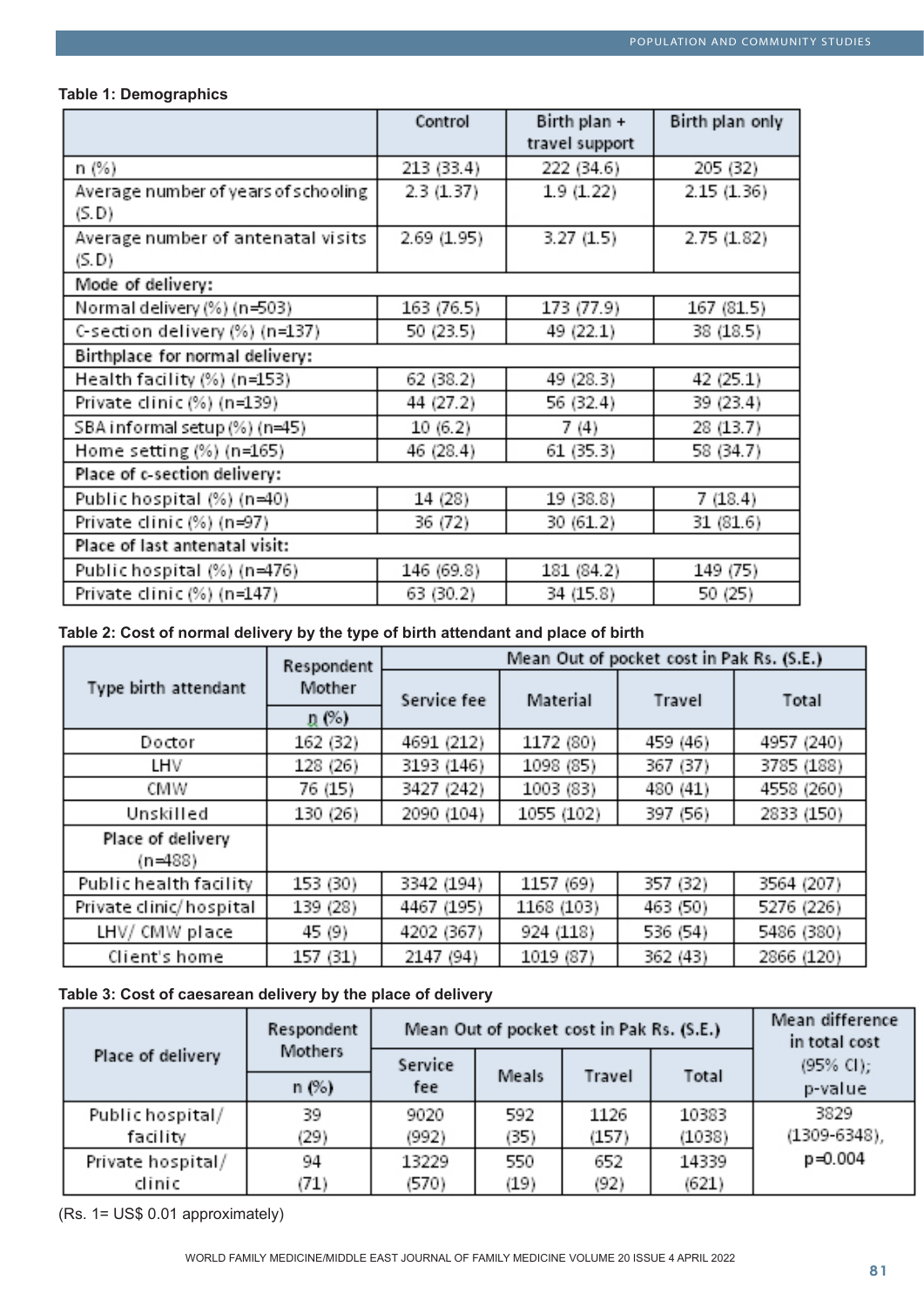# **Table 4: Cost (average) of antenatal by the place of antenatal visit**

| Place                          |                  | Mean Care costs in Pak Rs. (S.E) |       |              |       |                |       | Mean<br>difference in<br>total cost |
|--------------------------------|------------------|----------------------------------|-------|--------------|-------|----------------|-------|-------------------------------------|
| 1981<br>visit<br>őυ,<br>enatal | Clinical<br>exam | Drugs/<br>material               | Tests | Any<br>other | Total | Travel<br>cost | Total | (95%Cl); p-value                    |
| Public health                  | 373              | 1170                             | 566   | 291          | 1486  | 276            | 1416  | 107                                 |
| facility (n⇒476)               | (23)             | (75)                             | (31)  | (33)         | (70)  | (16)           | (61)  | (-364 to 150);                      |
| Private health                 | 321              | 1726                             | 719   | 279          | 1728  | 178            | 1527  | $p = 0.412$                         |
| facility (n=147)               | (27)             | (267)                            | (132) | (14)         | (111) | (36)           | (133) |                                     |

# **Table 5: Average service fee and travel cost by arms in normal and caesarean delivery**

|                                          | Mean cost in Pak Rs. (S.E)                         | Mean difference in |                         |                                     |  |
|------------------------------------------|----------------------------------------------------|--------------------|-------------------------|-------------------------------------|--|
| <b>Trial Arms</b>                        | Service fee                                        | Travel             | Total out-of-<br>pocket | total out of pocket<br>cost between |  |
| In case of normal delivery:              | control vs any<br>intervention<br>(95%Cl); p-value |                    |                         |                                     |  |
| Birth plan + travel support              | 2506<br>(139)                                      | 345<br>(26)        | 3557<br>(175)           |                                     |  |
| Birth plan (only)                        | 3550<br>(186)                                      | 426<br>(43)        | 4541<br>(246)           | 1030<br>(553 to 1506);              |  |
| Control arm (no birth plan or<br>travel) | 4061<br>(169)                                      | 532<br>(52)        | 5420<br>(246)           | $p = 0.02$                          |  |
| In case of caesarean delivery:           |                                                    |                    |                         |                                     |  |
| Birth plan + travel support              | 11085<br>(981)                                     | 675<br>(119)       | 12441<br>(1025)         |                                     |  |
| Birth plan (only)                        | 12660<br>(969)                                     | 693<br>(149)       | 13764<br>(1105)         | 1000<br>(-1194 to 3194);<br>p=0.368 |  |
| Control arm (no birth plan or<br>travel) | 12470<br>(755)                                     | 1046<br>(159)      | 14165<br>(1007)         |                                     |  |

(Rs. 1= US\$ 0.01 approximately)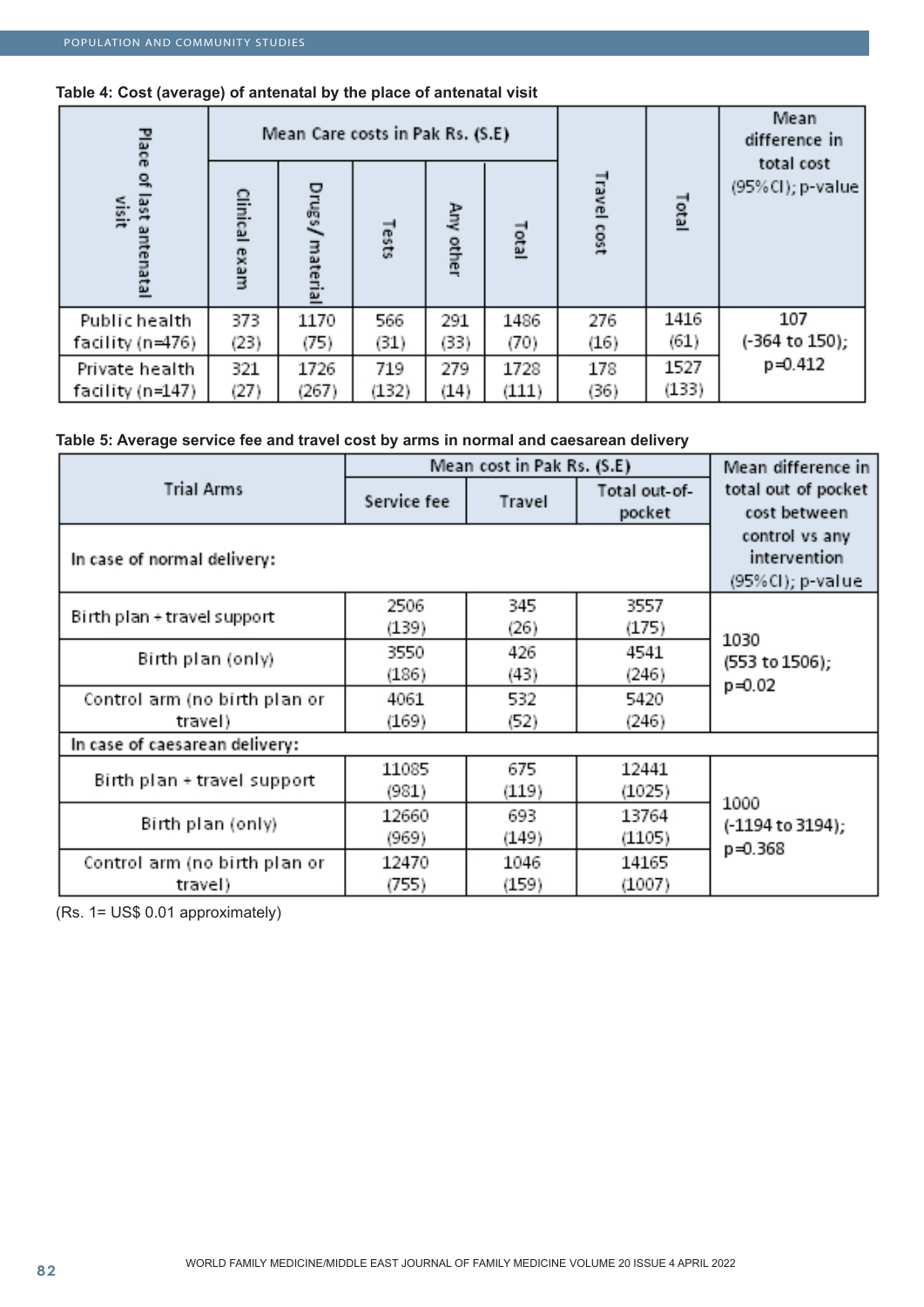| Occupation of   | Mode of financing<br>Respondent |                    |       |                  |                      |  |  |  |  |
|-----------------|---------------------------------|--------------------|-------|------------------|----------------------|--|--|--|--|
| husband         | Mothers                         | Savings            | Loans | Saving +<br>loan | Any other<br>mode(s) |  |  |  |  |
|                 | n(%)                            | n (%)              | n (%) | n (%)            | n (%)                |  |  |  |  |
|                 | Normal delivery                 |                    |       |                  |                      |  |  |  |  |
| Daily wager     | 129                             | 65                 | 42    | 21               | 1                    |  |  |  |  |
| (skilled)       | (25)                            | (50)               | (33)  | (16)             | $\scriptstyle{(1)}$  |  |  |  |  |
| Daily wager     | 170                             | 79                 | 69    | 17               | $\overline{5}$       |  |  |  |  |
| (unskilled)     | (34)                            | (46)               | (41)  | (10)             | (3)                  |  |  |  |  |
| Employee (blue  | 45                              | 26                 | 13    | 5                | 1                    |  |  |  |  |
| collar)         | (9)                             | (58)               | (29)  | (11)             | $\left( 2\right)$    |  |  |  |  |
| Employee (white | 37                              | 25                 | 12    | 0                | 0                    |  |  |  |  |
| collar)         | (7)                             | (68)               | (32)  | (0)              | (0)                  |  |  |  |  |
|                 | 71                              | 50                 | 16    | 4                | 1                    |  |  |  |  |
| Businestman     | (14)                            | (70)               | (23)  | (6)              | $\left( 1\right)$    |  |  |  |  |
|                 | 36                              | 17                 | 13    | $\mathbf 1$      | $\overline{5}$       |  |  |  |  |
| Farmer          | (7)                             | (47)               | (36)  | (3)              | (14)                 |  |  |  |  |
| Unemployed      | 6                               | 1                  | 5     | 0                | 0                    |  |  |  |  |
|                 | (1)                             | (17)               | (83)  | (0)              | (0)                  |  |  |  |  |
| Total           | 494                             | 263                | 168   | 50               | 13                   |  |  |  |  |
|                 | (97)                            | (53)               | (34)  | (10)             | (3)                  |  |  |  |  |
|                 |                                 | Caesarean delivery |       |                  |                      |  |  |  |  |
| Daily wager     | 27                              | 8                  | 7     | 10               | 2                    |  |  |  |  |
| (skilled)       | (20)                            | (30)               | (26)  | (37)             | (7)                  |  |  |  |  |
| Daily wager     | 37                              | 1                  | 19    | 13               | 4                    |  |  |  |  |
| (unskilled)     | (28)                            | (3)                | (51)  | (35)             | (11)                 |  |  |  |  |
| Employee (blue  | 14                              | 4                  | 6     | 3                | 1                    |  |  |  |  |
| collar)         | (11)                            | (29)               | (43)  | (21)             | (7)                  |  |  |  |  |
| Employee (white | 15                              | 3                  | 11    | 1                | 0                    |  |  |  |  |
| collar)         | (11)                            | (20)               | (73)  | (7)              | (0)                  |  |  |  |  |
|                 | 28                              | 12                 | 11    | 5                | 0                    |  |  |  |  |
| Businestman     | (21)                            | (43)               | (39)  | (18)             | (0)                  |  |  |  |  |
|                 | 12                              | 3                  | 3     | 3                | 3                    |  |  |  |  |
| Farmer          | (9)                             | (25)               | (25)  | (25)             | (25)                 |  |  |  |  |
|                 | 133                             | 31                 | 57    | 35               | 10                   |  |  |  |  |
| Total           | (100)                           | (23)               | (43)  | (26)             | (8)                  |  |  |  |  |

**Table 6: Financing of normal delivery and caesarean delivery by husband occupation**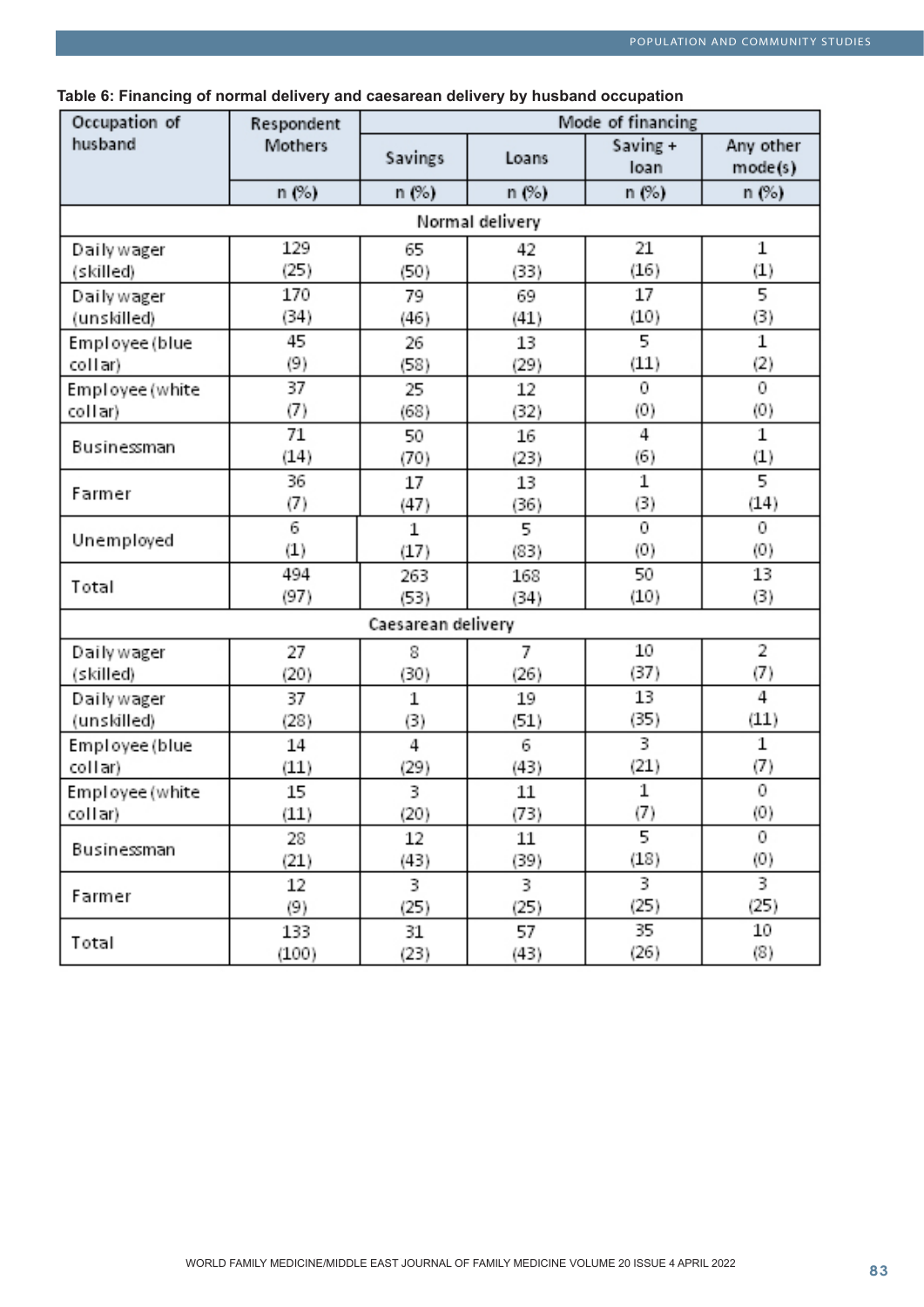| <b>Birth Attendant</b>                                                                  | <b>Estimated women clients</b>                                                  |         | Average cost/     | <b>Estimated Total</b> |  |  |  |
|-----------------------------------------------------------------------------------------|---------------------------------------------------------------------------------|---------|-------------------|------------------------|--|--|--|
|                                                                                         | Number                                                                          | Percent | delivery (in Rs.) | cost (in Rs.)          |  |  |  |
| Scenario-1: Estimated client cost of normal delivery, if no intervention is implemented |                                                                                 |         |                   |                        |  |  |  |
| Doctor                                                                                  | 1997463                                                                         | 32.8    | 5406              | 10798284978            |  |  |  |
| LHV                                                                                     | 1577265                                                                         | 25.9    | 5111              | 8061401415             |  |  |  |
| CMW                                                                                     | 322761                                                                          | 5.3     | 4111              | 1326870471             |  |  |  |
| TBA                                                                                     | 2192337                                                                         | 36      | 3902              | 8554498974             |  |  |  |
| Total                                                                                   | 6089826                                                                         | 100     |                   | 28741055838            |  |  |  |
|                                                                                         | Scenario-2: Estimated client cost, if intervention is implemented province-wide |         |                   |                        |  |  |  |
| Doctor                                                                                  | 1321492                                                                         | 21.7    | 4632              | 6121150944             |  |  |  |
| LHV                                                                                     | 2734332                                                                         | 44.9    | 3379              | 9239307828             |  |  |  |
| CMW                                                                                     | 517635                                                                          | 8.5     | 4773              | 2470671855             |  |  |  |
| ТВА                                                                                     | 1516367                                                                         | 24.9    | 2407              | 3649895369             |  |  |  |
| Total                                                                                   | 6089826                                                                         | 100     |                   | 21481025996            |  |  |  |
| Client cost savings with province-wide scaling of the intervention<br>7260029842        |                                                                                 |         |                   |                        |  |  |  |

## **Table 7: Client cost projections for normal delivery**

(Rs. 1= US\$ 0.01 approximatel**y)**

The breakdown of the reported mode of caesarean delivery financing shows that saving was the main source of financing for businessmen (i.e. 43%); whereas more than half of them reported taking some loan to finance the caesarean delivery. Around two thirds of the daily wagers (skilled: 63%; unskilled: 86%) and employed (blue collar: 64%; white collar: 80%) reported to have taken some loan for financing the caesarean delivery. In farmers, the distribution was found more symmetrical across financing options (including selling of an animal asset).

# **Health Services Costs**

The estimated capital costs for a two-year implementation of intervention is Rs: 801 (US\$ 8) per lady health worker and Rs 36 per birth (US\$ 3.6). The incremental recurrent cost was Rs 130 (US\$ 13) for each LHW and remained less than Rs. 5 (US\$ 0.05) per pregnant woman who received intervention. The low capital and recurrent costs highlight the effectiveness of embedding the intervention within the routine health care provision by LHWs.

# **Projected costs for scaling-up the intervention in Punjab**

# *Health Services Incremental Cost Projections*

Incremental **capital** cost for enabling 48,000 LHWs in the whole of Punjab: 48,000 (LHW) x 801 (Unit capital cost/ LHW): Rs. 38,448,000 (US\$ 384480) Incremental **recurrent** cost for 6,089,826 pregnancies in two years: 6,089,826 (pregnancy) x 4.8 (Unit recurrent cost/ pregnancy): Rs. 29,232,000 (US\$ 292320)

**Total** incremental cost (capital + recurrent) for two years: Rs. 67,680,000 (US\$ 676800)

Total estimated additional number of skilled birth attendance: 675,971

Estimated incremental cost per additional skilled birth attendance: Rs. 100 (US\$ 1)/ pregnancy

## *Cost Implications in a Scaled-Up Intervention In Punjab*

Table 7 shows that with certain valid assumptions the intervention will save Rs. 7.26 billion (US\$ 72.6 million) client cost on conduct of normal delivery.

# **Discussion**

Cost of safe birthing practices has proven to be an important determinant of enhancing the rate of skilled birth attendance to reduce neonatal and maternal mortality and has been a much researched topic in low and middle income countries(15). This paper analyses the cost of enhancing skilled birth delivery in rural Pakistan by implementing a structured birth planning intervention. The cost of utilizing skilled birth attendants varied with respect to the qualification of birth attendant and the nature of roles defined within the context of birth delivery. Cost of deliveries facilitated by doctors was highest, followed by community midwives, LHVs and then unskilled birth attendants. The relatively high community midwives service cost, as compared to lady health visitors, is a testament of the fact that for community midwives the service fee is the sole source of income; whereas for lady health visitors, as public servants, it is a part of their many responsibilities and sources of income. The costing study also indicated higher service-payments for caesarean (as compared to normal delivery), which leaves some room for the provider's decision to be based on an undesirable balance between medical and commercial responsibilities and sources of income.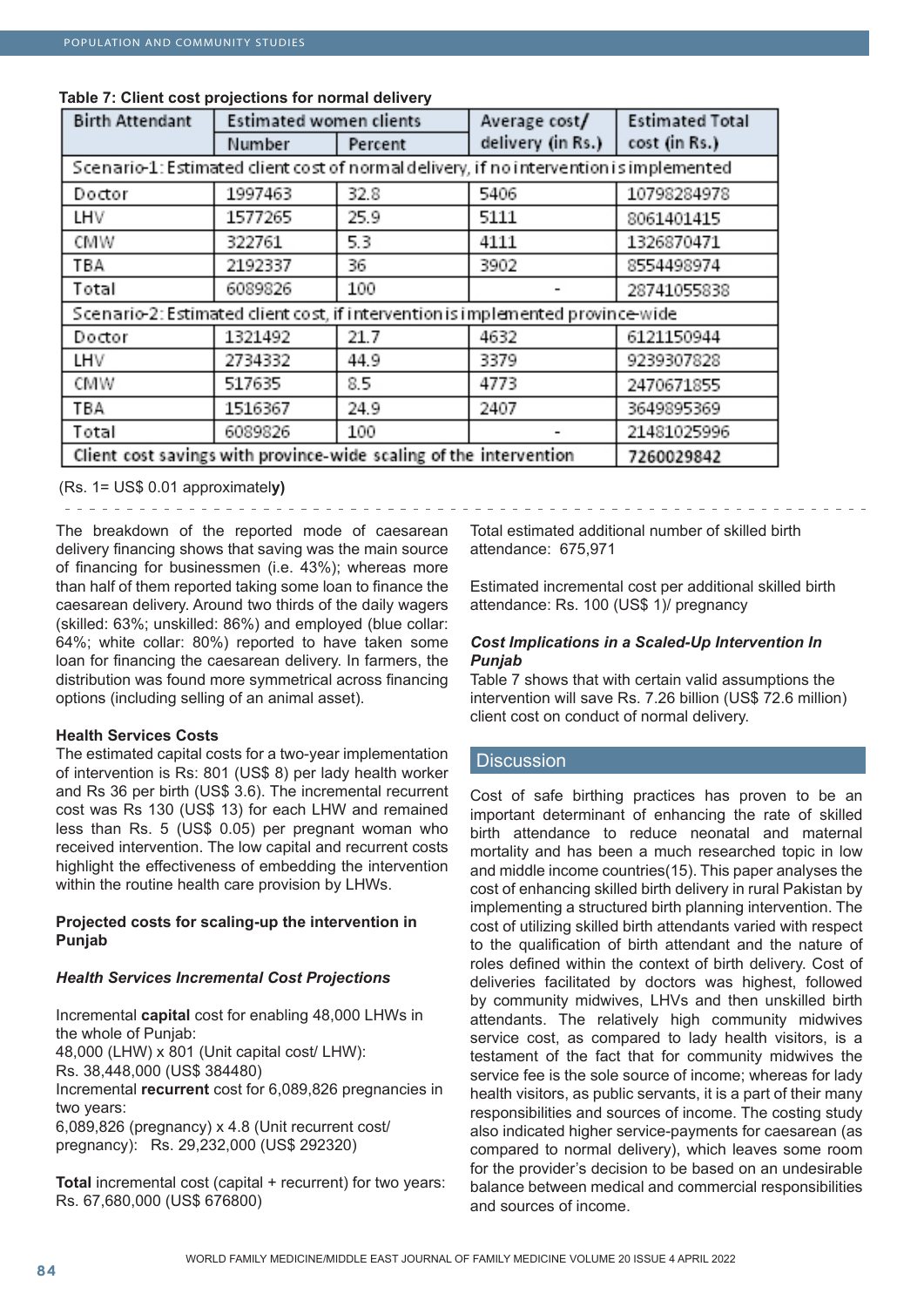The costing study also indicated higher service-payments for caesarean (as compared to normal delivery), which leaves some room for the provider's decision to be based on an undesirable balance between medical and commercial considerations.

Mean cost of deliveries by LHV accounts for a nominal higher cost than the deliveries facilitated by unskilled birth attendants. Overall, the preference shift in the study (i.e. from unskilled and doctors to the mid-level skilled attendants) does indicate that cost of service is important but not the sole criteria for a family to select a birth attendant; other important considerations for making a selection include perceived quality(16), and social and physical access of the birth attendant (17).

Pakistani women face significant costs in accessing skilled birth attendance for normal or caesarean delivery at both public and private sectors as found in this study. However, the cost of both (normal and caesarean) deliveries were found to be approximately twice as higher at private health facilities as compared to public health facilities. The total out of pocket cost of normal delivery at private clinics and/or place of lady health visitor/community midwife was approximately 50% more as compared to deliveries at public health facilities and approximately 85% at client's own home respectively.

This trend of higher cost for delivery at private health facilities as compared to public health facilities was also found in rural Bangladesh where women were likely to pay one and half times more for normal and caesarean deliveries at private health facilities compared to public health facilities(18). Higher cost of private healthcare services are reflected in the perceived higher quality of services at private facilities, due to which participants are more likely to pay hefty amounts for healthcare services at private facilities(19). This difference in quality of services at public and private healthcare centres account for the higher number of women preferring to deliver at a private healthcare facility, especially in case of caesarean deliveries. A study in Gujranwala, Pakistan found that although only 50% of the respondents could afford private healthcare services, they did not avail a public health facility as 97% were of the view that they would not get immediate attention and would be subjected to a long waiting period and poor treatment there(19). This public vs private healthcare disparities are also evident in other low and middle income countries such as Nigeria ,Uganda and South Africa(20). This highlights the fact that cost-effectiveness of interventions to enhance skilled birth attendance may not yield the desirable results if the quality of services by skilled birth attendants is not improved concurrently.

Cost of delivery might be more reasonable at public healthcare centres but when it comes to cost of antenatal care, there is not much of a difference across public and private health facilities. The widely believed notion that antenatal services at public health facilities are free of cost was found to be a myth in reality. The study found that not

only was there a significant cost of antenatal services at public a health facility but it was also comparable to cost of antenatal services in private health facilities. The cost of antenatal visit at both the public and private health facility was found to be 15% of the minimum monthly wage in Pakistan. These relatively high costs of an antenatal visit justify the low uptake of antenatal care at public and private health centres, as seen in the trial. Similar to Pakistan, 'Free' maternity care in Bangladesh was also found to involve substantial hidden costs which was seen as a possible major contributor to low utilization of maternity services, especially among low-income groups(21).

The cost of availing skilled obstetric care at a health facility has been reported to be unaffordable for most of the poor households and impedes the utilization of safe birthing services(22, 23). This study found that most of the respondents used their savings and took loans as modes of financing the obstetric care, while some had to resort to selling off their personal assets to afford a skilled birth attendant. The same findings were reported from rural Tanzania and Bangladesh, where nearly half of the population financed the delivery by using their savings and borrowing money (or selling assets) (24,25). Mode of financing was found to vary depending on the occupation of the husband in this study.

A comparison of the costs incurred by women and their household to pay for normal or caesarean delivery using skilled birth attendance showed statistically significant difference for costs incurred by women who received structured birth planning intervention and those who were not exposed to the intervention. It indicates that costs were significantly reduced when participants made a birth plan that incorporated agreeing with their service provider on the charges for delivery and antenatal care beforehand as birth attendants tend to charge more for last minute appointments. Travel costs were also reduced in the intervention arm as the intervention involved guiding mothers to decide on the travel mode to the health facility for delivery and make the proper arrangements beforehand. Similar findings were reported in a study from Ethiopia where birth preparedness intervention resulted in reduced costs of skilled birth attendance utilization (26). Using a birth plan under the guidance of LHWs can significantly reduce costs for utilizing skilled birth attendance which has major policy implications for maternal and child healthcare in Pakistan.

The two-year cost-effect analysis based on trial data projections, shows an estimated total investment of Rs 67.7 million (US\$ 677,000) during the next two years to get an additional approximately 675,000 skilled birth attendance (i.e. Rs. 100 {US\$: 1} per additional skilled birth attendance). Looking at the investment from the client perspective, assuming similar effects are achieved in the province-wide expansion, the estimated cost saving of about Rs. 7.26 billion will take place mainly due to better negotiated deals between birth attendants and consumers of safe birthing services.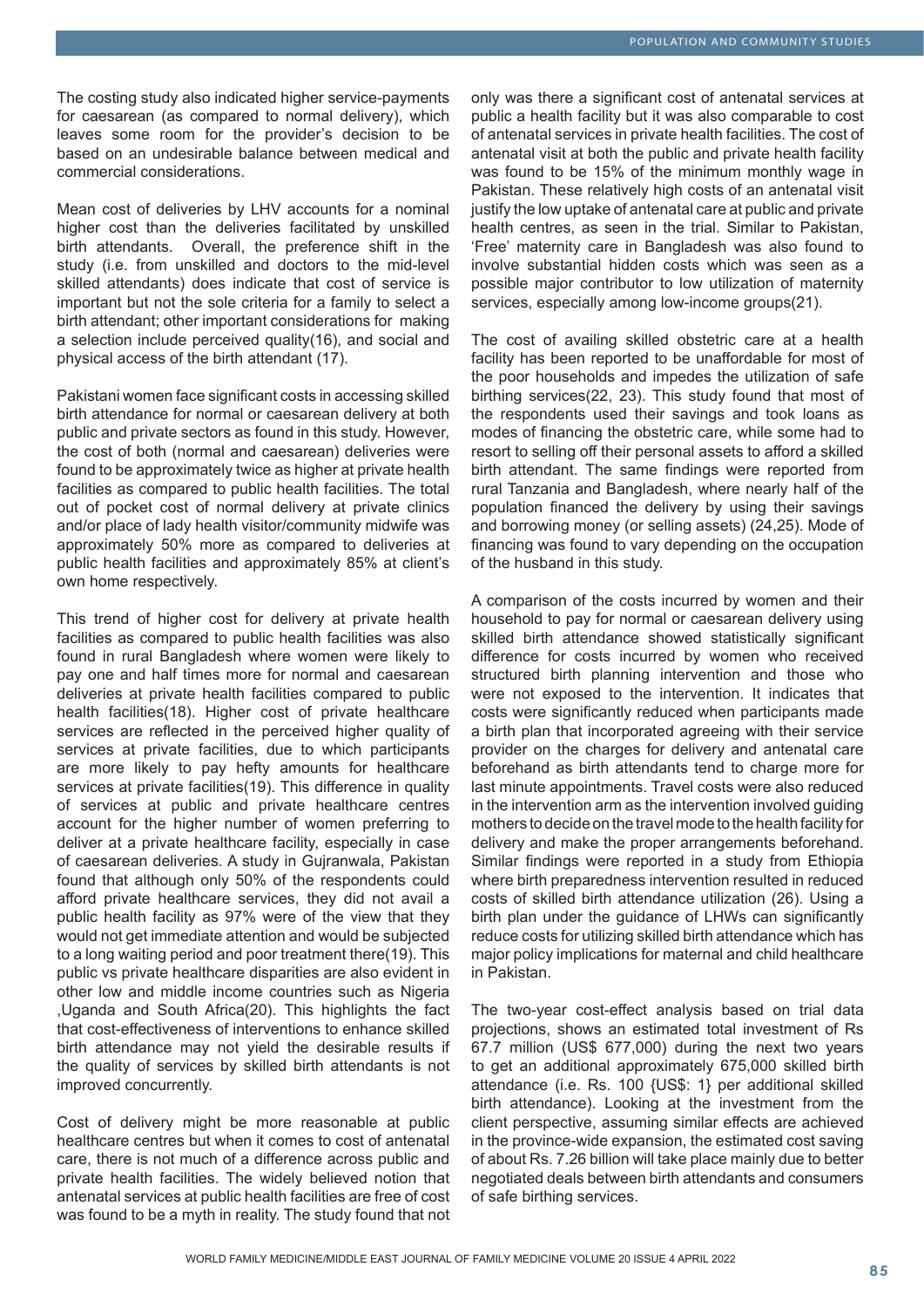In short, based on trial results and cost projections, the relatively modest investment of Rs 67.7 million (US\$ 677,000) is justified, both for health services and consumers, to achieve the gains of enhanced LHW birth planning in the province.

#### **Costing Study Limitations**

As women and family members were interviewed after the pregnancy outcomes, so a possibility of biased client responses (either due to recall or perception) cannot be ruled out. Similarly, there are chances of missing expense details as some women were only able to tell a total of costs paid and could not give further breakdown of the expenditures.

#### **Conclusion**

The costing study showed that a mean total out of pocket cost of normal delivery and caesarean were lesser among those exposed to structured birth planning intervention as compared to those not exposed. The savings and personal loans have been two main reported modes of financing for normal and caesarean delivery. In conclusion, based on trial results and cost projections, the relatively modest investment of Rs 67.7 million (US\$ 677,000) can lead to enhanced birth planning in the province.

#### **Contributions**

NK and MAK jointly conceived the study and supervised study implementation. SEK & MAK contributed to literature review; AW contributed to manuscript development. JW provided technical input and contributed to the design of the study. All authors critically reviewed and approved the final manuscript.

#### **Data sharing**

De-identified data that underlie the results reported in this article, will be made available to researchers whose proposed use of the data has been approved by an independent ethical review committee. Requests should be directed to the corresponding author of this study.

#### **Acknowledgements**

We acknowledge the support of provincial coordinators, the LHW program (Punjab) and the MNCH program.

#### References

(1) World Health Organization. Trends in maternal mortality: 1990-2015: estimates from WHO, UNICEF, UNFPA, World Bank Group and the United Nations Population Division. World Health Organization; 2015.

(2) Nisar YB, Dibley MJ. Determinants of neonatal mortality in Pakistan: secondary analysis of Pakistan Demographic and Health Survey 2006–07. BMC Public Health. 2014 Dec;14(1):1-2.

(3) Aizenman N. How One Country Drastically Cut Its Newborn Death Rate. Npr.org. 2018. Available from: https://www.npr.org/sections/ goatsandsoda/2018/02/25/587692950/how-one-countrydrastically-cut-its-newborn-death-rate#:~:text=A%20new born%20child%20in%20Bangladesh.,-Karen%20Kasmau ski%2FGetty&text=There%20were%20some%20glimmer s%20of,to%2020.1%20per%201%2C000%20today.

(4) Studies NIoP, Demographic MIIfRD, Surveys H. Pakistan Demographic and Health Survey: National Institute of Population Studies. 2012.

(5) Ki-Moon B. The millennium development goals report 2013. United Nations Pubns. 2013.

(6) Gülmezoglu AM, Lawrie TA, Hezelgrave N, Oladapo OT, Souza JP, Gielen M, Lawn JE, Bahl R, Althabe F, Colaci D, Hofmeyr GJ. Interventions to reduce maternal and newborn morbidity and mortality. Reproductive, Maternal, Newborn, and Child Health. 2016 May 27;2:115-36. (7) Siddiqi S, Haq IU, Ghaffar A, Akhtar T, Mahaini R. Pakistan's maternal and child health policy: analysis, lessons and the way forward. Health policy. 2004 Jul 1;69(1):117-30.

(8) Okedo-Alex IN, Akamike IC, Ezeanosike OB, Uneke CJ. Determinants of antenatal care utilisation in sub-Saharan Africa: a systematic review. BMJ open. 2019 Oct 1;9(10):e031890.

(9) Bhowmik J, Biswas RK, Ananna N. Women's education and coverage of skilled birth attendance: An assessment of Sustainable Development Goal 3.1 in the South and Southeast Asian Region. PloS one. 2020 Apr 21;15(4):e0231489.

(10) Khan MA, Mirza S, Ahmed M, Rasheed A, Khan A, Walley J, Nisar N. Making birthing safe for Pakistan women: a cluster randomized trial. BMC pregnancy and childbirth. 2012 Dec;12(1):1-7.

(11) Drummond MF, Sculpher MJ, Claxton K, Stoddart GL, Torrance GW. Methods for the economic evaluation of health care programmes. Oxford university press; 2015 Sep 25.

(12) Russell LB, Fryback DG, Sonnenberg FA. Is the societal perspective in cost-effectiveness analysis useful for decision makers? The Joint Commission journal on quality improvement. 1999 Sep 1;25(9):447-54.

(13) Statistics PBo. Province wise provisional results of census–2017. Pakistan Bureau of Statistics Islamabad. 2017

(14) Khan A, Zaman S. Costs of vaginal delivery and Caesarean section at a tertiary level public hospital in Islamabad, Pakistan. BMC pregnancy and childbirth. 2010 Dec;10(1):1-8.

(15) Bale JR, Stoll BJ, Lucas AO. Addressing Maternal, Neonatal, and Fetal Mortality and Morbidity. In Improving Birth Outcomes: Meeting the Challenge in the Developing World 2003. National Academies Press (US).

(16) Gabrysch S, Campbell OM. Still too far to walk: literature review of the determinants of delivery service use. BMC pregnancy and childbirth. 2009 Dec;9(1):1-8.

(17) Onta S, Choulagai B, Shrestha B, Subedi N, Bhandari GP, Krettek A. Perceptions of users and providers on barriers to utilizing skilled birth care in mid-and farwestern Nepal: a qualitative study. Global health action. 2014 Dec 1;7(1):24580.

(18) Rahman MM, Rob U, Noor FR, Bellows B. Out-ofpocket expenses for maternity care in rural Bangladesh: a public-private comparison. International quarterly of community health education. 2013 Apr;33(2):143-57.